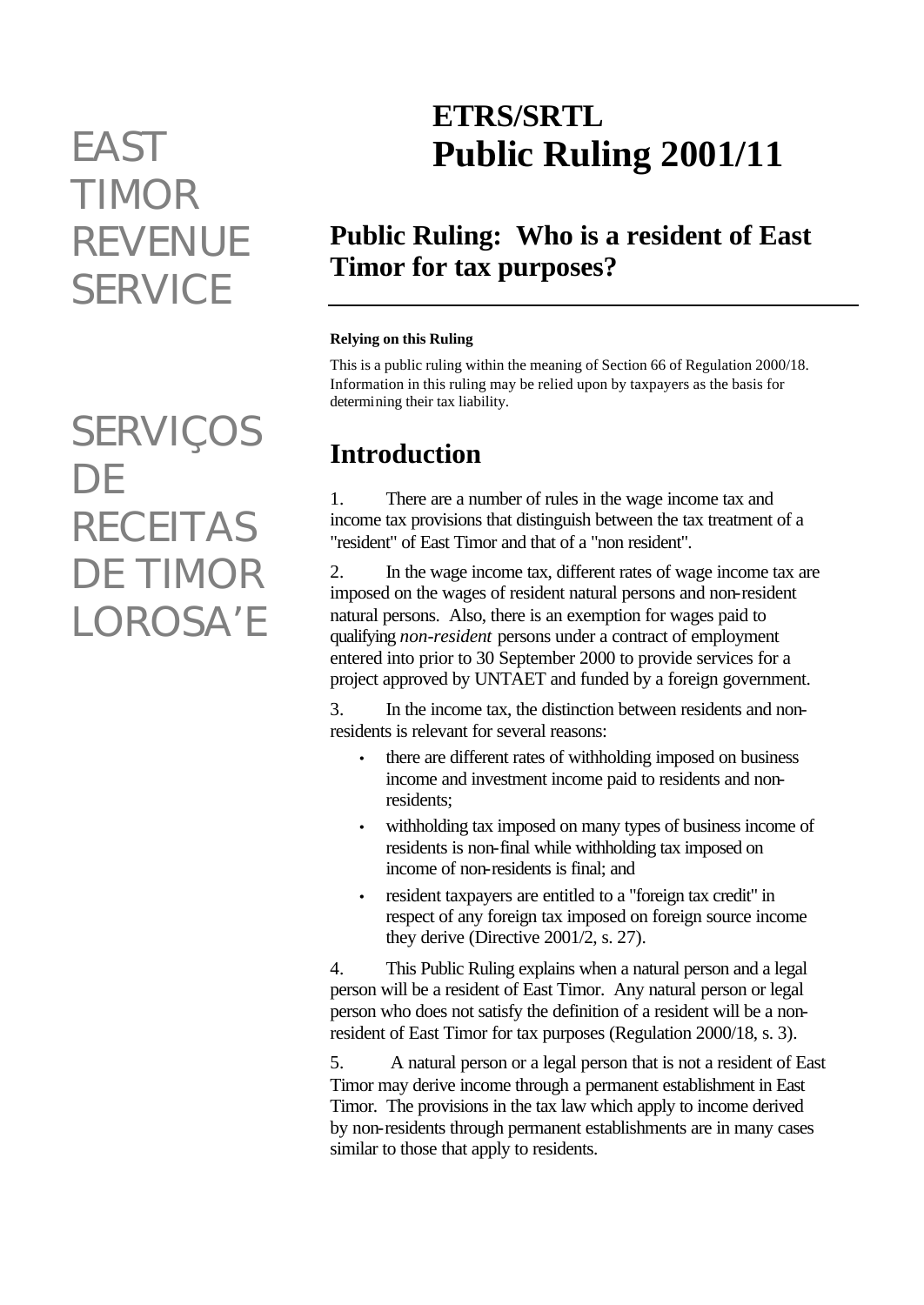## **ETRS/SRTL Public Ruling 2001/11**

6. A permanent establishment of a non-resident means an establishment to conduct business or engage in activities in East Timor (*Law of Income Tax*, Art. 2(5)) including:

- a place of management;
- a branch office;
- a representative office;
- an office building;
- a factory;
- a workshop;
- a place of mining, drilling or extraction of natural resources;
- a fishery, place of animal husbandry, farm, plantation or forest;
- a construction, installation or assembly project;
- the furnishing of services in any form by employees or other persons if the services are provided for more than sixty days in any twelve month period;
- an agent other than an agent of independent states;
- an agent or employee of a non-resident insurance company where the company receives insurance premiums from East Timor or insures risks in East Timor.

With the exception of a permanent establishment constituted by the furnishing of services by employees or other persons, there are no time limits that must be satisfied for one of the items noted to be a permanent establishment.

7. The classification for tax purposes of a natural person or legal person as a resident or a non-resident has no effect on a person's status for other reasons such as citizenship, rights of entry, or immigration.

#### **When is a natural person a resident of East Timor?**

8. A natural person (an individual) is generally regarded as being a resident of East Timor for tax purposes if the person is present in East Timor for more than 182 days in a tax year. A natural person who has been present in East Timor for more than 182 days in a tax year could however be regarded as a non-resident where their permanent place of abode is not in East Timor (Regulation 2000/18, s 3).

9. For the purpose of applying the definition of a "resident", a person is considered to be present in East Timor on the day of arrival in East Timor and on the day of departure.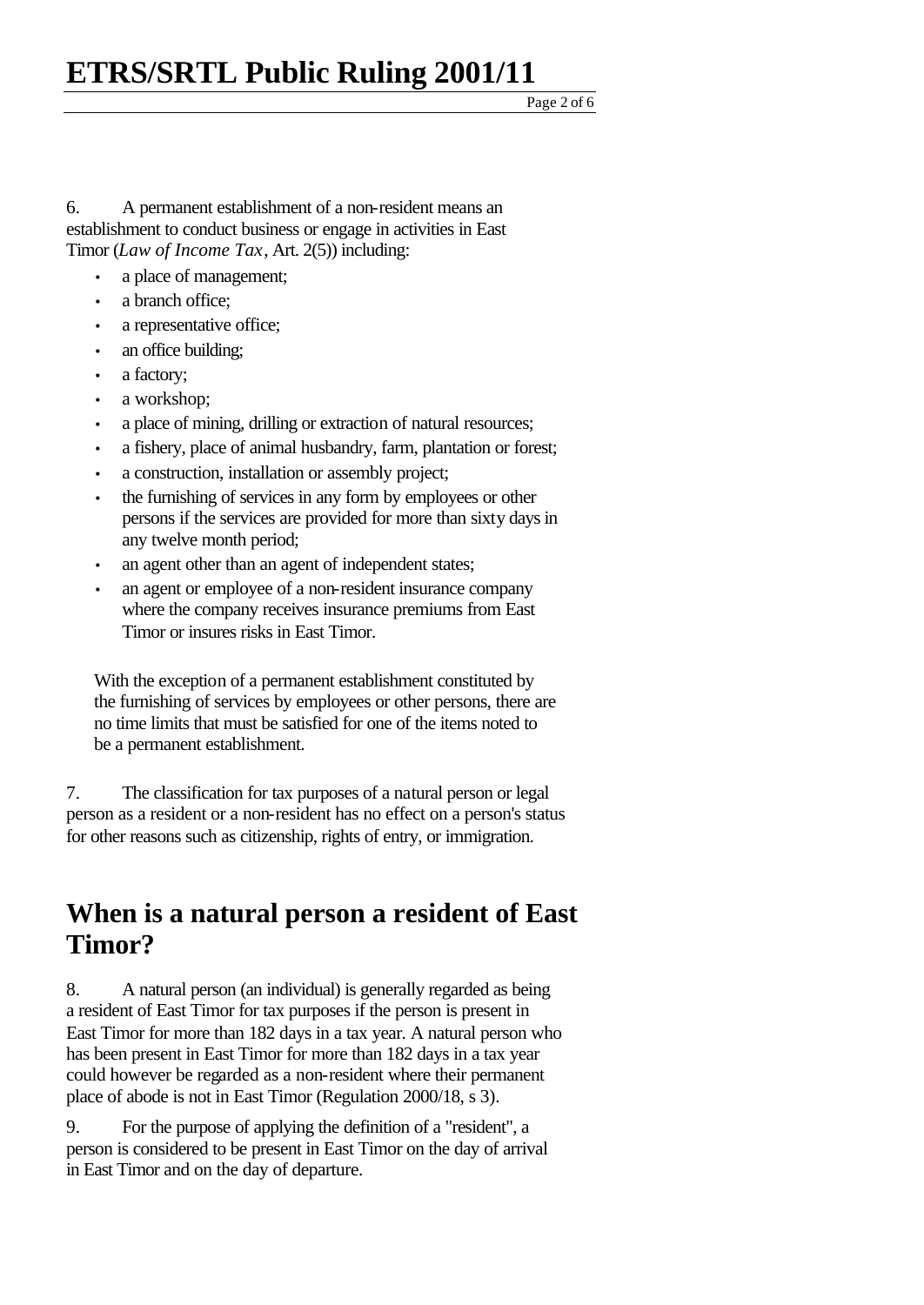Page 3 of 6

10. Where a person becomes a resident of East Timor during a tax year, the person is treated as a resident from the time they became a resident, not from the beginning of the tax year. Similarly, when a person ceases to be a resident, the person is treated as a resident until the time the person ceases to be a resident.

Example:

Joao Araujo moves to East Timor to take up residence on July 1, 2001. On June 30, 2008 he moves from East Timor to Portugal.

In 2001, Joao is a resident from July 1. As a result, he will be liable to tax on his worldwide income from July 1, but only his income from sources in East Timor in the period January 1 until June 30 will be a tax object. In 2008, Joao ceases to be a resident after June 30. After June 30, only his income from sources in East Timor will be a tax object.

11. A person who is present in East Timor for more than 182 days in a tax year will be a resident of East Timor unless the person's *permanent place of abode* is not in East Timor. The 182 days in East Timor does not need to be continuous. Where a person's presence in East Timor spans two (or more) tax years, the 182 day test will be considered separately in respect of each tax year.

12. A person's *current* place of abode is the place where the person is residing from time to time. However, a *permanent* place of abode is the place that a person maintains and has available as a place of abode even when the person is temporarily absent from the country. Permanent in this sense does not mean everlasting but rather that an abode is maintained and available for a person as a permanent place of residence at a particular time when the person is away from the ordinary place of residence.

13. Where a person's permanent place of abode is found is an objective question of fact. A subjective hope or intention to return to a place will not on its own make that place into a permanent place of abode. Rather, the place must be maintained and available as a permanent place of abode. This means that if a person claims a place other than the place at which the person is currently living is actually the person's permanent place of abode, there must be objective evidence to show the other place is actually being maintained and available as the permanent place of abode.

14. A variety of objective factors may be used to demonstrate that a place other than the place at which a person is currently living is being maintained as the person's permanent place of abode. These include: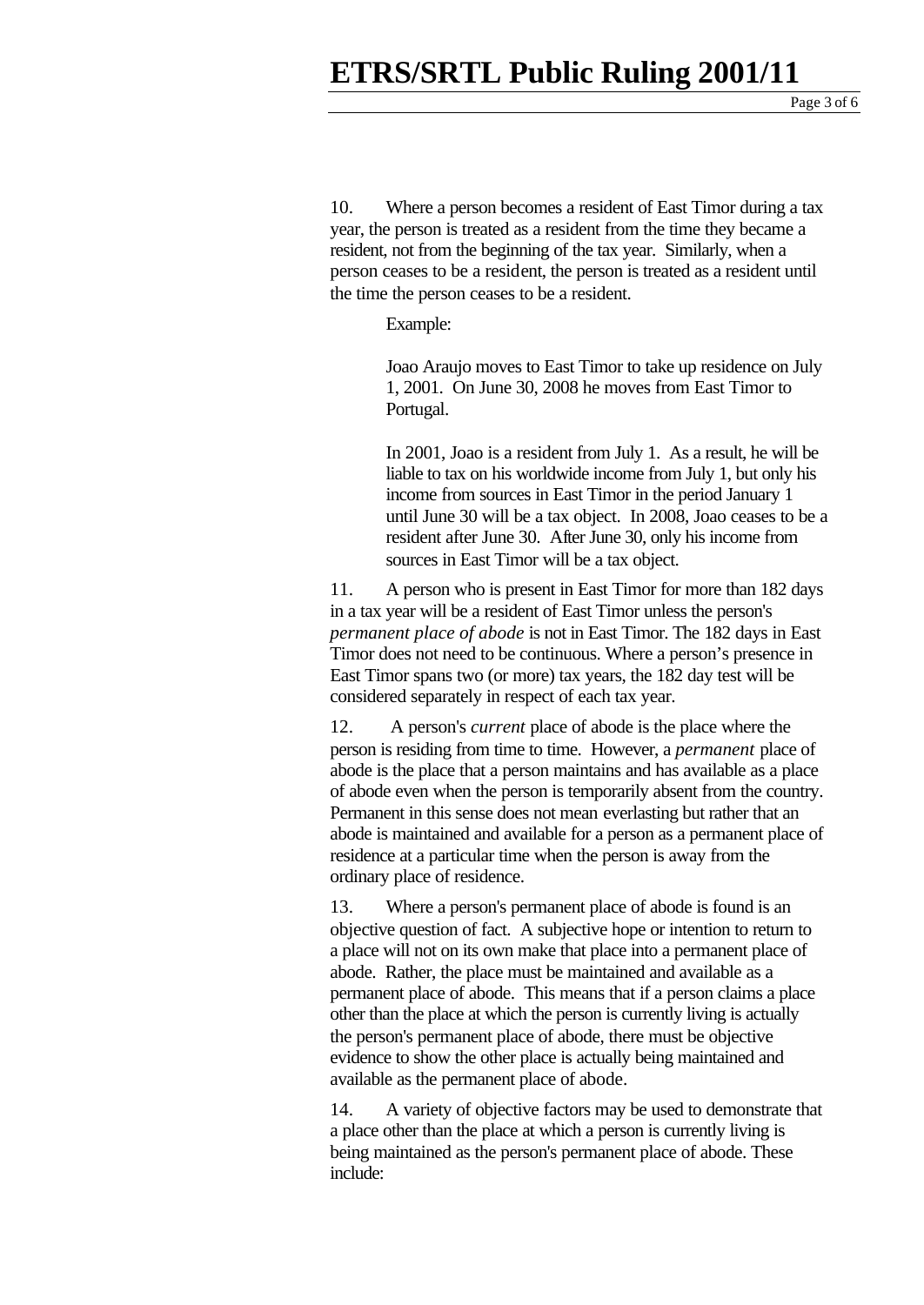- maintenance of a residence at which a spouse or a spouse and dependent members of the person's family reside;
- operating bank accounts, credit cards and other financial indicators from the place of permanent abode;
- taking out of health insurance at the place of permanent abode;
- maintenance of a vehicle and vehicle insurance at the place of permanent abode; and
- maintenance of ordinary social ties such as club memberships.

15. These factors may be used to show that a permanent place of abode is being maintained in the tax year. The most important of these for this purpose is actual maintenance of another residence. In the absence of another residence, the other factors indicate that the person plans to return to another jurisdiction in the future but not that the person has maintained a permanent place of abode elsewhere in the tax year.

Example 1:

Philip Clarke lives in Darwin with his wife and two children. In April 2001 he is offered a nine-month position with an ETTA department. He moves to Dili at the end of April to take up the position. His family stays in his Darwin house and he flies home to visit them on a weekend once every six weeks. He has maintained his vehicle, health insurance and membership in various Darwin clubs and organisations.

Although Philip will be in East Timor for more than 182 days in 2001, he will not be a resident of East Timor because he can establish that he has a permanent place of abode in Darwin. It is his intention to return to this abode and it is being maintained for his return.

#### Example 2:

Robert Black lives in Washington, D.C. with his wife and son, who attends university in Washington. Robert is offered a two year contract with an international non-governmental organisation, to be based in Dili. The organisation indicates that the contract can be extended if funding is available at the end of the two year period. Robert accepts the offer and he and his wife make arrangements to move to Dili. They organise for the storage of their furniture and car. Their son moves to a student residence at the university and they rent their house. Their intention is to return to Washington at the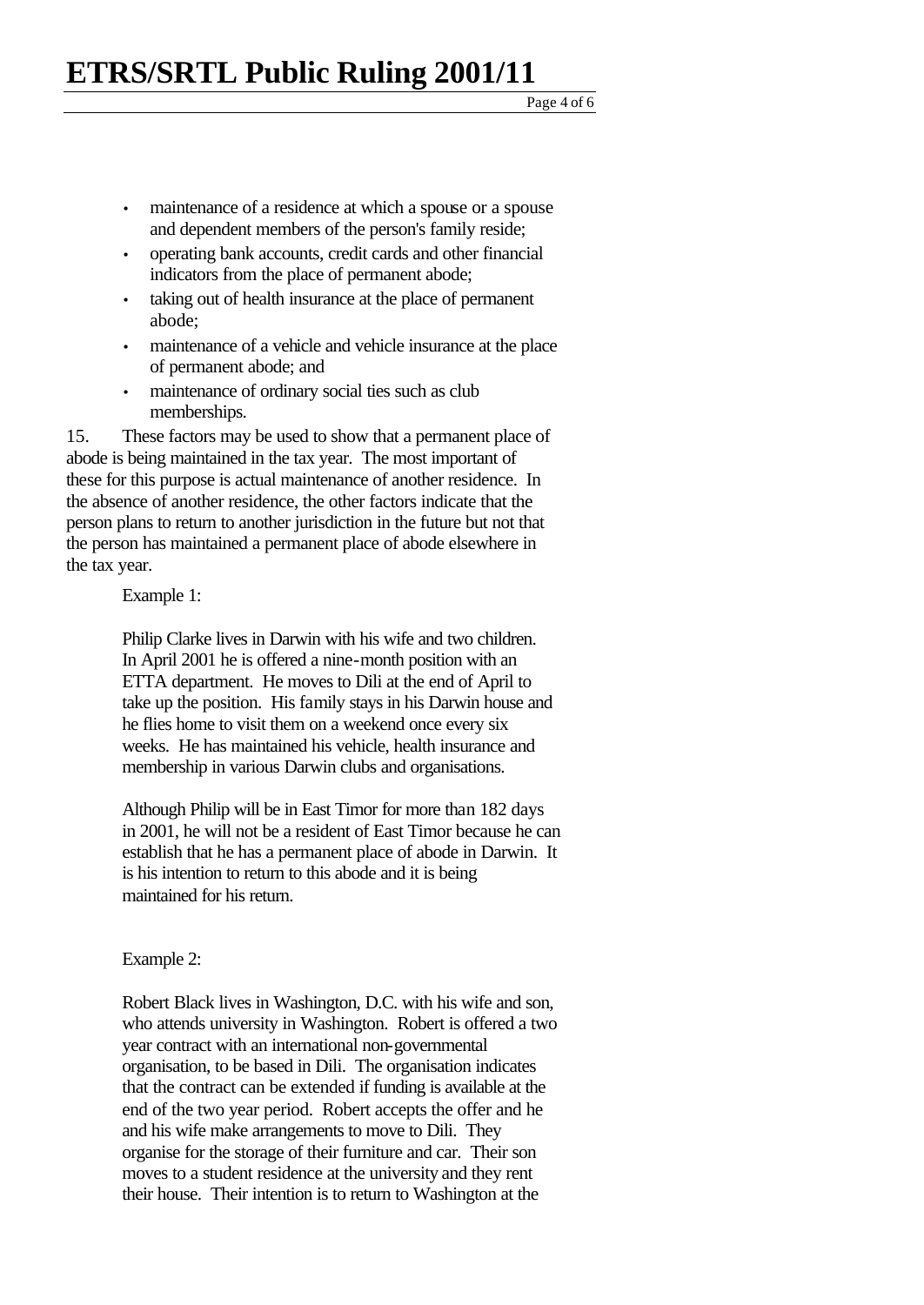end of the two year contract though they agreed to rethink their situation if an extension is offered. Robert has retained all his bank accounts and credit cards so he can continue to use them when making short trips out of Dili but has suspended his gym membership.

Robert and his wife are residents of East Timor in 2001. They are in East Timor for more than 182 days and they do not have a permanent place of abode elsewhere. While they do own a residence in Washington, it is not a permanent place of abode because it is not being used or maintained as a place of abode while they are present in East Timor.

16. The East Timor Revenue Service will generally accept a person's "self determination" of whether they are a resident or nonresident for tax purposes. Other parties, such as employers and tenants, who are required to withhold tax from payments they make should also accept the "self determination" of the payee (e.g. employee/landlord) or seek advice from the East Timor Revenue Service.

17. If the East Timor Revenue Service subsequently obtains evidence, usually through a tax audit, that a person had no evidence to support their self-determination, penalties may apply.

#### **When is a legal person a resident of East Timor?**

18. A legal person (a non-individual) is a resident of East Timor when the legal person was incorporated, formed, organized, or established in East Timor (Directive 2001/2, s. 1). This wording reflects the different types of legal person and the different ways they can be set up. In essence, the sole test of residence for a legal person is the place where the legal person was established or otherwise formed.

#### **Date of Effect**

19. This ruling has effect from 31 March 2001.

**Thomas Story Commissioner of East Timor Revenue Service 31 March 2001**

*Legislative references:* definition of "resident" Reg 2000/18, s 3